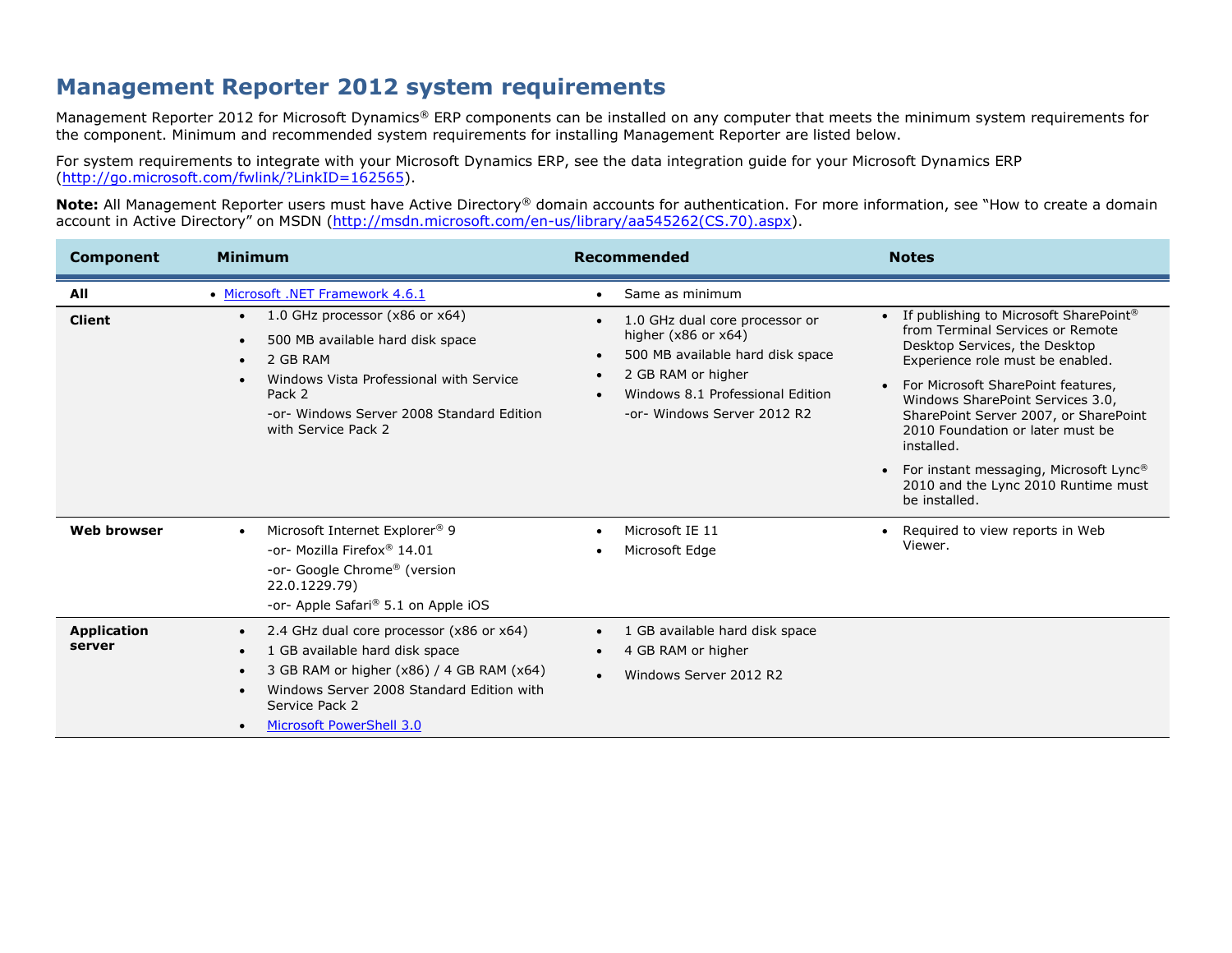| <b>Component</b>                                     | <b>Minimum</b>                                                                                                                                                                                                                                                                                                                                               | Recommended                                                                                                                                                                                                                                                                                                                                        | <b>Notes</b>                                                                                                                                                                                                                                                                                                                                           |
|------------------------------------------------------|--------------------------------------------------------------------------------------------------------------------------------------------------------------------------------------------------------------------------------------------------------------------------------------------------------------------------------------------------------------|----------------------------------------------------------------------------------------------------------------------------------------------------------------------------------------------------------------------------------------------------------------------------------------------------------------------------------------------------|--------------------------------------------------------------------------------------------------------------------------------------------------------------------------------------------------------------------------------------------------------------------------------------------------------------------------------------------------------|
| <b>Process server</b>                                | 2.4 GHz dual core processor (x86 or x64)<br>$\bullet$<br>1 GB available hard disk space<br>$\bullet$<br>3 GB RAM or higher (x86) / 4 GB RAM (x64)<br>Windows Server 2008 Standard Edition with<br>$\bullet$<br>Service Pack 2<br>Microsoft Access <sup>®</sup> Database Engine 2010<br>$\bullet$<br>Redistributable<br>Microsoft PowerShell 3.0<br>$\bullet$ | 2.4 GHz quad core processor or<br>$\bullet$<br>higher $(x64)$<br>1 GB available hard disk space<br>$\bullet$<br>12 GB RAM or higher<br>Windows Server 2012 R2<br>$\bullet$<br>Microsoft Access Database Engine<br>$\bullet$<br>2010 Redistributable                                                                                                | • The Microsoft Access Database Engine<br>redistributable is required for the process<br>service to read report data from Excel®<br>workbooks.<br>• For Management Reporter data mart, we<br>recommend that you install the services<br>on a different computer than the data<br>mart database.<br>• For Management Reporter data mart, see<br>page 2. |
| Management<br>Reporter<br>database                   | Microsoft SQL Server 2012 Express Edition<br>$\bullet$                                                                                                                                                                                                                                                                                                       | Microsoft SQL Server 2014 with the<br>$\bullet$<br>latest service pack                                                                                                                                                                                                                                                                             | • The maximum database size is restricted<br>for SQL Server Express editions.<br>• Case insensitive database collation.                                                                                                                                                                                                                                |
| Data mart<br>database                                | Microsoft SQL Server 2012 Standard Edition<br>$\bullet$                                                                                                                                                                                                                                                                                                      | Microsoft SQL Server 2014 Enterprise<br>$\bullet$<br>Edition with latest service pack                                                                                                                                                                                                                                                              | • SQL Server 2014 Enterprise Edition will<br>enable support for in-memory<br>columnstore indexes and data<br>compression features<br>• For memory requirements, see Data<br>mart requirements                                                                                                                                                          |
| Management<br>Reporter<br><b>Migration</b><br>Wizard | 1.0 GHz processor (x86 or x64)<br>$\bullet$<br>500 MB available hard disk space<br>2 GB RAM<br>$\bullet$<br>Windows Vista Professional with Service Pack<br>$\bullet$<br>2 - or - Windows Server 2008 Service Pack 2<br><b>Standard Edition</b><br>Microsoft Access Database Engine 2010<br>Redistributable<br>-or- Microsoft Office® 2010                   | 1.0 GHz dual core processor or<br>$\bullet$<br>higher $(x86$ or $x64)$<br>500 MB available hard disk space<br>$\bullet$<br>2 GB RAM or higher<br>$\bullet$<br>Windows 8.1 Professional Edition<br>$\bullet$<br>-or- Windows Server 2012 R2<br>Microsoft Access Database Engine<br>$\bullet$<br>2010 Redistributable<br>-or- Microsoft Office® 2013 | • The Microsoft Access Database Engine<br>Redistributable is required for the<br>Migration Wizard to read data from<br>Microsoft FRx® 6.7 databases.                                                                                                                                                                                                   |